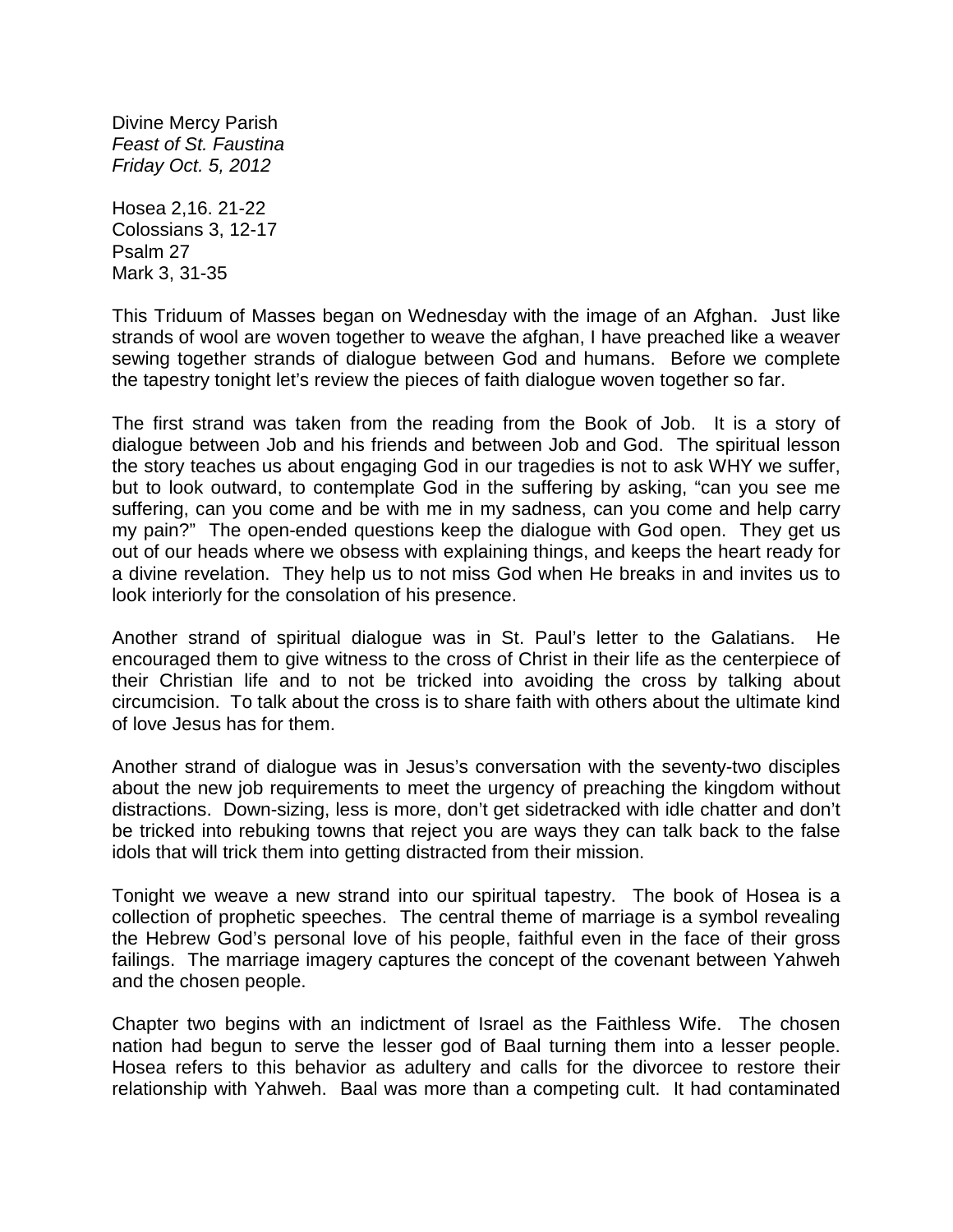the very worship of the Israelite Sabbath. So Hosea calls for Israel to return to the desert, not as a place of withdraw, but as a place of re-establishing contact with Yahweh, the place where they will fall back in love with the divine. This is the background of the Oracle in today's first reading.

God will allure Israel his spouse to the fertile land to find Yahweh again. God will tease the people back into a love-relationship. There God will espouse himself, the gift the groom offers to take Israel back as his bride. For Hosea, God is the faithful groom and Israel will know that when they recognize that their part of the marriage covenant is keeping his law. Hosea's oracle is calling for Israel's response, namely love should call for love.

In the second reading St. Paul writes to his faith community in Colossae how they can allure others to Christ by their behaviors. He addresses them using the endearing term, *beloved, chosen, holy.* This is language used to describe Israel of Old. Paul uses it to express the new Israel, the new community of God's people and that their relationships should reflect this esteemed identity.

This greeting then leads to a list of five virtues expressive of the inner transformation necessary to become "a new personality," that of Christ. *Kindness, humility, meekness, patience and forgiveness* are the new garments of Christ. The final garment that binds then together is *love.* 

The presence of Christ in the community will manifest itself by words, psalms and hymns because music is a spiritual source of peace and harmony and when it's done in the name of the Lord Jesus then we conform our lives to his and we lure others to join us in the renewal of our love relationship with the Son of God.

Mark's gospel reading addresses Jesus' true family. At first his response sounds disappointing like he doesn't care about his kin. But, Jesus radically subordinates his kin to a higher bond of kinship. The reign of God makes demands on the personal commitment of a disciple; which must transcend at times all natural bonds of family or ethnic grouping. The dialogue between Jesus and the crowd is intended to stretch their understanding of the New Covenant family of faith. Those who will risk following him will become brothers and sisters and family to one another.

The voice of Hosea's is God speaking with the unfaithful spouse. God's desire is to lure back Israel like a new bridge to Yahweh, the bridegroom. God seducing, God attracting, God enticing his people back into a covenantal relationship says volumes about God's unrequited love for his people.

The theme of dialogue in the second reading of St. Paul's letter to Colossians is his way of exhorting them to live in such a way that others would be attracted to their communal life, not by designer cloths but wearing the clothes of humility, patience, kindness, forgiveness. This is how God will lure others to join the faith community in Colossae.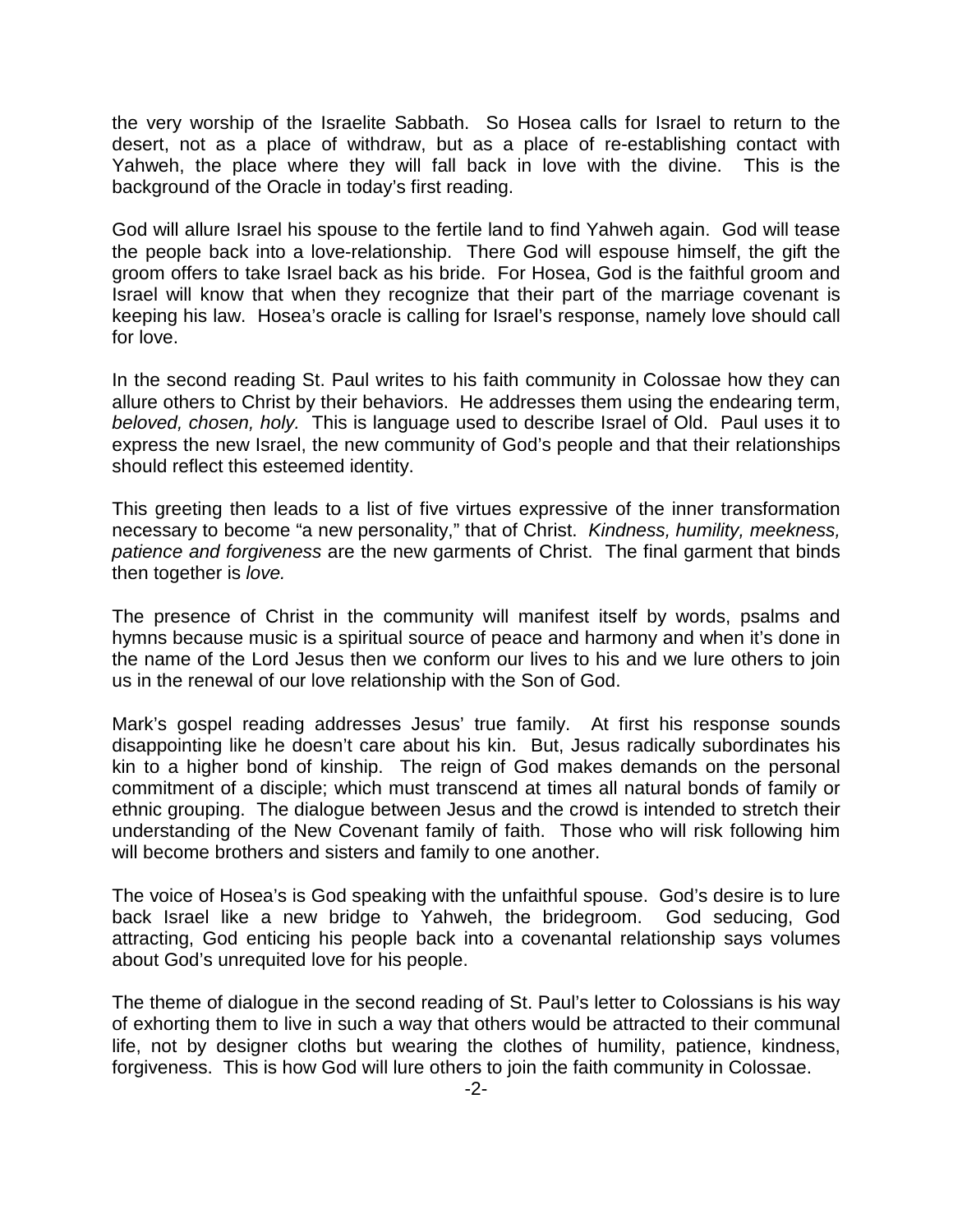The theme of dialogue in the gospel was in Jesus's new teaching about his family. Discipleship transcends kinship making us all brothers and sisters.

Finally, the theme of dialogue was woven into the pieces of Francis and Faustina's story. It is one love story scripted differently in the lives of two saintly people. The cry of love of humans for God mingled with God's cry of love for humans.

The cry of Francis was for poverty. The cry of Faustina was for humility. Both cries ended in a legacy that has brought many to Jesus, the font of Divine Mercy.

Both are venerated as being instruments of Divine Mercy. Both had conversations with Divine Mercy; they knew how to dialogue with Jesus. Francis received the Stigmata, Faustina received a vision. Francis left behind the rule of a religious community. Faustina left behind a Chaplet, a way of dialoguing with the divine; to obtain mercy, to trust in Christ's mercy, and to show mercy to others.

I present that to you as your mission in this "Year of Faith."

*Story of Episcopal Church in Cleveland: "Ye Servants of the Lord, Enter Here." Sign of every sacristy door: "Servants Entrance."*

## *Sign inside your gathering space: "Enter Here to receive Mercy." "Go forth from here to show Mercy."*

The better you get at living the Chaplet, which is a noun that expresses the personal pronoun, Jesus, God will lure others here because they will see that you have something they don't have, but want. They will see the face of Divine Mercy on your faces, they will hear the voice of Divine Mercy in your voice of kindness, they will be healed by Divine Mercy in your forgiveness, they will touch the presence of Divine Mercy in your peacefulness.

In this Year of Faith, don't just tell people you are members of Divine Mercy Parish. Tell them you are instruments of Divine Mercy. Be the next St. Faustina, the next vessel of Divine Mercy by showing mercy to others. *My Fair Lady – don't just tell me – show me!*

Are you sitting next to the first saint from Singapore? Are you sitting next to someone who will start a new religious congregation devoted to the beneficiaries of divine mercy? Talk about these things during the Year of Faith.

- Keep diaries and journals of your faith-sharing. Invite people to read some entries before Masses on Divine Mercy Sunday.
- Have a weekly column in your parish newsletter entitled "Sharing Mercy/Sharing Faith."